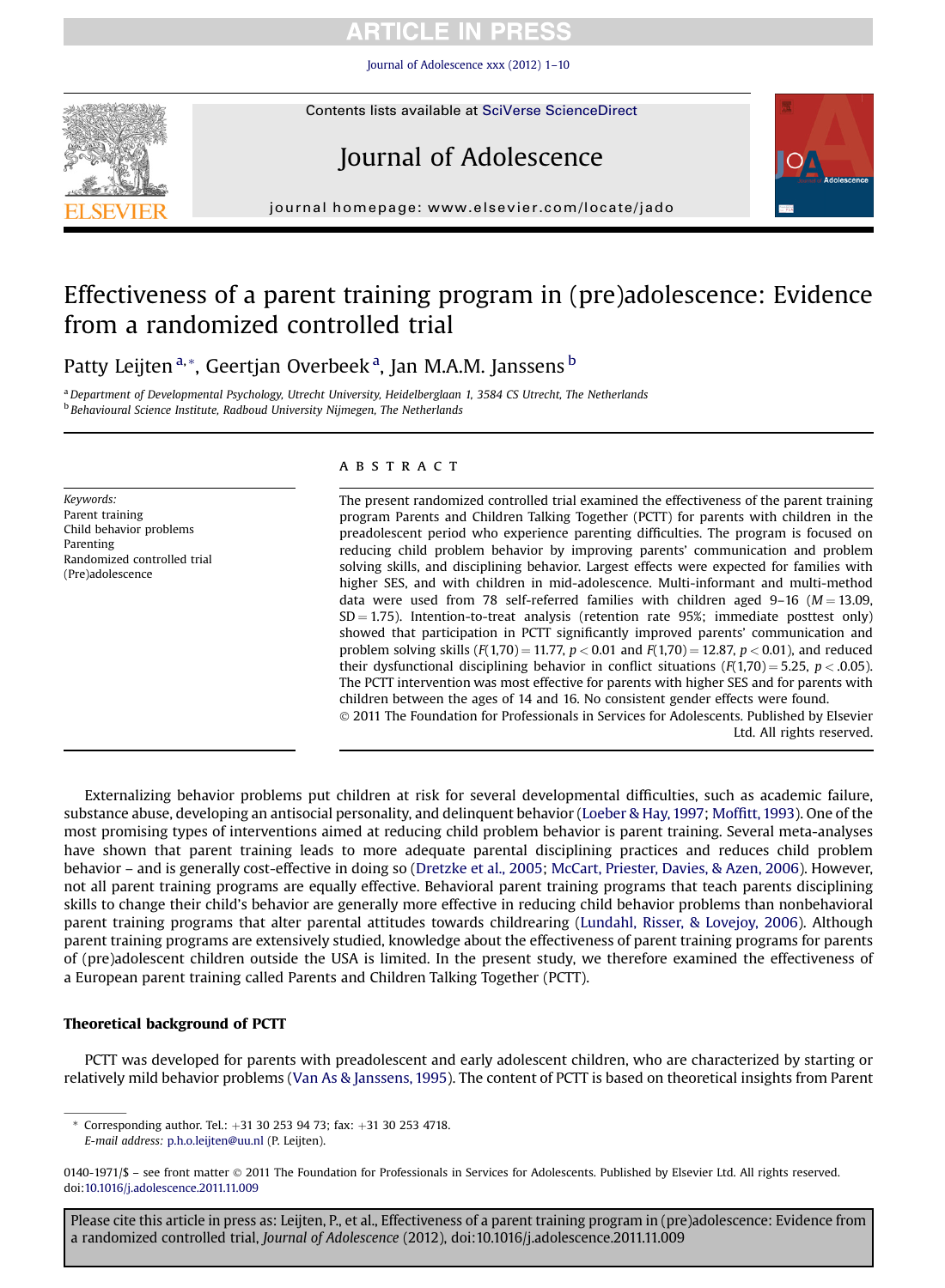# **TICLE IN PRES**

#### 2 P. Leijten et al. / Journal of Adolescence xxx (2012) 1–10

Effectiveness Training (PET; [Gordon, 1980](#page-8-0)) and Parent-Management Training-Oregon Module (PMTO; [Forgatch & DeGarmo,](#page-8-0) [1999\)](#page-8-0). Just as with PET, the PCTT module works toward family relationships that are characterized by (1) acceptance, being non-judgmental toward other family members, and (2) genuineness, being honest in expressing one's feelings. In addition, just as with PMTO, the PCTT module is based on the view that the parent-child relationship is a hierarchical one, in which parents are responsible for guiding and disciplining their children [\(Patterson & Forgatch, 1987\)](#page-9-0). These insights are reflected in the main goal of PCTT: to decrease child problem behavior by stimulating parents to pay attention to their child's (increasing) need for autonomy and involvement in arguments, but at the same time 'stay in control' and use adequate disciplining strategies when necessary.

The main goal of PCTT is specifically tailored to fit the parent-child dyad in transition. Early adolescence is known to be a period of change in both structure and content of parent-child interactions [\(Laursen, Coy, & Collins, 1998](#page-8-0)). Parental lack of skills in handling these changes might set the stage for coercive cycles in which children's problem behavior and parental disciplining practices negatively reinforce one another [\(Patterson & Forgatch, 1987\)](#page-9-0). PCTT emphasizes the importance of paying attention to the growing needs and capabilities of preadolescent children to form their own opinions, norms, and values. Consequently, children should be allowed a certain degree of freedom and decisiveness in problem solving. Parents, however, should demand their children to be responsible and to keep agreements, and determine the degree of influence their children have in decision making ([Van As & Janssens, 1995\)](#page-9-0).

Over the past decades, several RCTs have examined the effectiveness of parent training programs in the USA, Australia, UK, and elsewhere (e.g., [Scott et al., 2001\)](#page-9-0). Most of these studies focused on the effectiveness of parent training programs for disruptive behavior in young children, such as the Incredible Years program ([Webster-Stratton, 2001](#page-9-0)) focusing on children aged three to six or six to twelve, or focus on broad age ranges such as PMTO ([Forgatch & DeGarmo, 1999\)](#page-8-0). PCTT in contrast focuses exclusively on the (pre)adolescent period with children ranging ten to fifteen years of age. Parenting programs concerning (pre)adolescent problem behavior are less prevalent, although some programs have specifically targeted adolescent populations (e.g., Funtional Family Therapy, [Alexander & Parsons, 1973](#page-8-0); Teen Triple-P, [Sanders & Ralph, 2002](#page-9-0)). Outside the USA, however, knowledge on the effectiveness of these programs is still limited.

### For whom does PCTT work?

One previous, though quasi-experimental, study found increased constructive and less negative communication between mothers and children of families participating in the PCTT program [\(Van As, 1999\)](#page-9-0). In the previous study though, no evidence was found for an effect of PCTT on child problem behavior. This may be explained by the fact that statistical power was limited to find a possible secondary effect of PCTT on child problem behavior. Also, it is difficult to interpret the previous results, because the non-randomized design in which parents were allocated to either the intervention or the control group based on the city they lived in may have led to biased group comparisons. We therefore aim to replicate and extend the findings of [Van](#page-9-0) [As \(1999\)](#page-9-0) in a randomized controlled trial.

Apart from the question how PCTT works, it is crucial to examine which families benefit most from the intervention. Meta-analyses have shown that parent training programs are more effective for families with higher socioeconomic status [\(Lundahl et al., 2006\)](#page-8-0). This may be due to the fact that the organizational setting of group interventions (e.g., sharing experiences with other parents and practicing skills in role plays) matches the needs and abilities of higher educated families better than those of families with lower educational levels, who may benefit more from individual therapy [\(Lundahl et al., 2006\)](#page-8-0). We therefore expected larger effects of PCTT for families with higher educational levels. With regard to child characteristics, we expected influences of children's gender and age on the PCTT effect. These hypotheses are based on empirical findings that families with more severe problems at the start of an intervention benefit most (e.g., [Hautmann et al., 2010](#page-8-0)). More specifically, we expected to find larger effects of PCTT for boys than for girls, and for older children than for younger children. PCTT's main focus is on improving family communication. Girls are known to be more skilled and interpersonally sensitive than boys when it comes to family communication [\(Fivush, Brotman, Buckner, &](#page-8-0) [Goodman, 2004\)](#page-8-0). Therefore, boys may benefit most from the PCTT intervention that focuses on improving their communication skills. When it comes to age, parent training programs are usually more effective for younger children, because their behavior is less persistent and therefore more malleable (e.g., [Gardner, Hutchings, Bywater, & Whitaker,](#page-8-0) [2010\)](#page-8-0). However, due to increased frequency as well as intensity of parent-child conflict in middle adolescence [\(Laursen](#page-8-0) [et al., 1998](#page-8-0)) it may be that in our study especially families with children in middle adolescence (i.e., aged 15–16 years) benefit most from the intervention.

# The present study

Based on observational and survey data from 78 families, we examined whether PCTT is effective in improving parental problem solving, communication skills, and disciplining behaviors, and in reducing child problem behavior. First, we hypothesized that participation in PCTT would improve parental communication and problem solving skills in conflict interactions, as well as reduce laxness and overreactiveness in parents' disciplining behavior. Second, we hypothesized that children's communication and problem solving skills would improve and that their problem behavior would decrease. Third, we expected that families with higher educational level would benefit more from PCTT, as well as families with children in middle adolescence, and families with boys.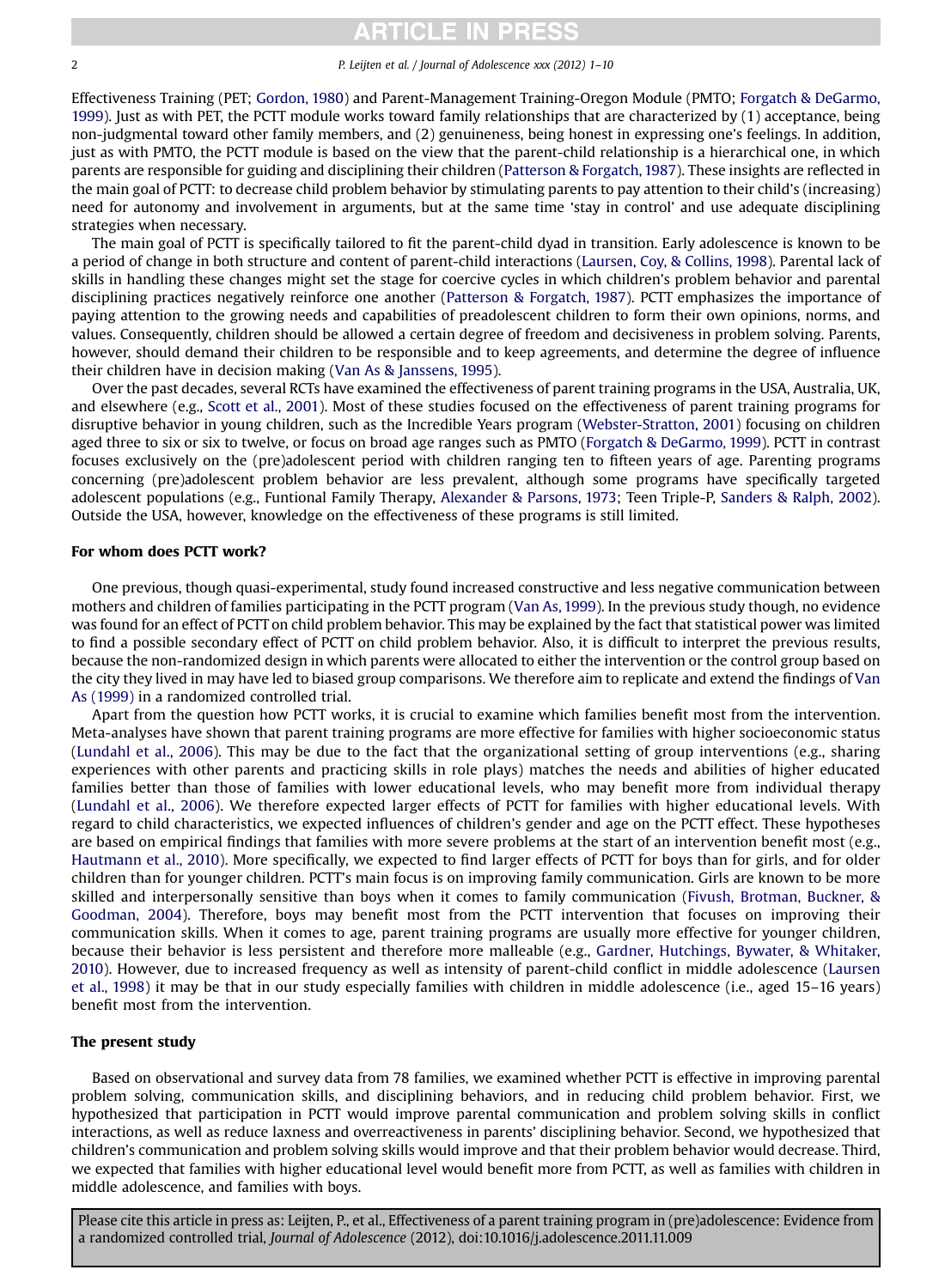# Method

# Procedure

Families were recruited in the South-East of the Netherlands through local newspapers, information bulletins on primary and secondary schools, and via flyers in supermarkets, community centers, and public libraries. The articles and flyers announced a seven-week parent training program for parents of (pre)adolescent children who experience parenting difficulties. This way, we aimed to acquire a community sample of parents that experienced parenting difficulties due to starting or mild behavior problems in their child(ren) - but not receiving any professional help. Families receiving professional mental health care  $(N = 1$ , see [Figure 1](#page-3-0)) were excluded from the study, because the effects of this professional care could interfere with our study.

In a one-hour visit at their home, the participating parent and (pre)adolescent child completed a questionnaire and were videotaped during a 5 min discussion task, for which they gave their written consent. Parent and child were first invited to have a warm-up discussion in which they discussed a neutral subject such as "How to spend a million euro's together". After this warm-up, parent and child were asked to each write down three issues they had recently argued about. The research assistant compared the three issues written down by the parent and those written down by the child and picked the issue written down by both parent and child (in case there were multiple common issues, the issue highest on both lists was chosen; in case no common issue was written down, the first issue of the parent's list was chosen, because a main focus of PCTT is on parental introduction and discussion of a problem). Parent and child were then asked to discuss the issue for 5 min. They were not encouraged to find a solution for the problem, but were asked to discuss it the way they usually discuss these kinds of issues at home. The research assistant picked a spare issue and asked parent and child to discuss this issue when they were finished discussing their first issue before the 5 min were over. The spare issue was the second highest common issue on both lists or in case there was no (other) common issue, the next issue on the parent's list.

Within four weeks after the pretest measurement, the experimental group participated in PCTT, while the control group was invited to an information meeting on general parenting issues. This was done partly to increase retention in the study, but also to meet urgent needs for help or information from control group families who did not want to wait 12 weeks before they received any help or information. Since it is highly plausible that most parents who experience parenting difficulties will search for information on parenting and problematic parent–child situations, we decided to provide them with a general information meeting to meet this desire. Approximately 50% of all parents in the waiting list control condition attended this meeting. Within four weeks after the final PCTT meeting, all families were visited for a posttest measurement. The study procedure was approved of by the social faculty's ethical committee.

### Participants

Participants were 78 community-sample parents and their preadolescent and early adolescent children. Of the parents, 63  $(81.8%)$  were mothers. Children ranged 9–16 years ( $M = 13.09$ , SD = 1.75). Of these, 44.9% were boys and 55.1% were girls. Parents were predominantly middle class (83% completed higher educational tracks) and most families were Caucasian (94.9%). The majority of the children (76.9%) lived in two-parent families. Per family only one parent participated in the intervention; allowing both parents to participate in the program would have resulted in a maximum of twice as much PCTT groups needed due to the PCTT requirement of a maximum group size of fifteen parents. All families were randomly assigned by an independent party, who was unfamiliar with our research hypotheses, to either the experimental  $(N = 39)$  or a waiting list control ( $N = 39$ ) condition by using a random AB-allocation in which every new applicant was given either an A (i.e., experimental) or a B (i.e., control) code. Allocation codes were unknown to the researcher.

# The PCTT intervention

PCTT consists of seven weekly 2 h meetings, in which a maximum of 15 parents participate. During the meetings, a fourstep problem solving model guides parents through their efforts to improve their communication and problem solving skills. The first step concerns discussing the problem and focuses on attentive and active listening, combined with giving opinions in ways that are most efficient and least intrusive for the child. In the second step, parents are encouraged to think of possible solutions for arguments they have with their child. Emphasis is placed upon brainstorming and giving all family members the opportunity to come up with solutions without judging or criticizing each other's ideas. The third and fourth step, respectively, concern the decision on a solution to the particular argument and evaluating the chosen solution. Here, PCTT emphasizes agreement between parents and children about identifiable rules and consequences – to increase the likelihood of a successful resolving process for all members.

Each meeting starts with the trainer and parents reflecting on housework assignments of the previous meeting, after which the trainer introduces the next topic (i.e., the next step of the problem solving model). Parents are encouraged to brainstorm on how to apply this next step of the model. After the brainstorm, parents are instructed by the trainer on skills (e.g., active listening) they can use in the specific step of the model and practice these skills in role plays with small groups of parents. The trainer coaches parents during the role plays and provides them with feedback afterwards. At the end of each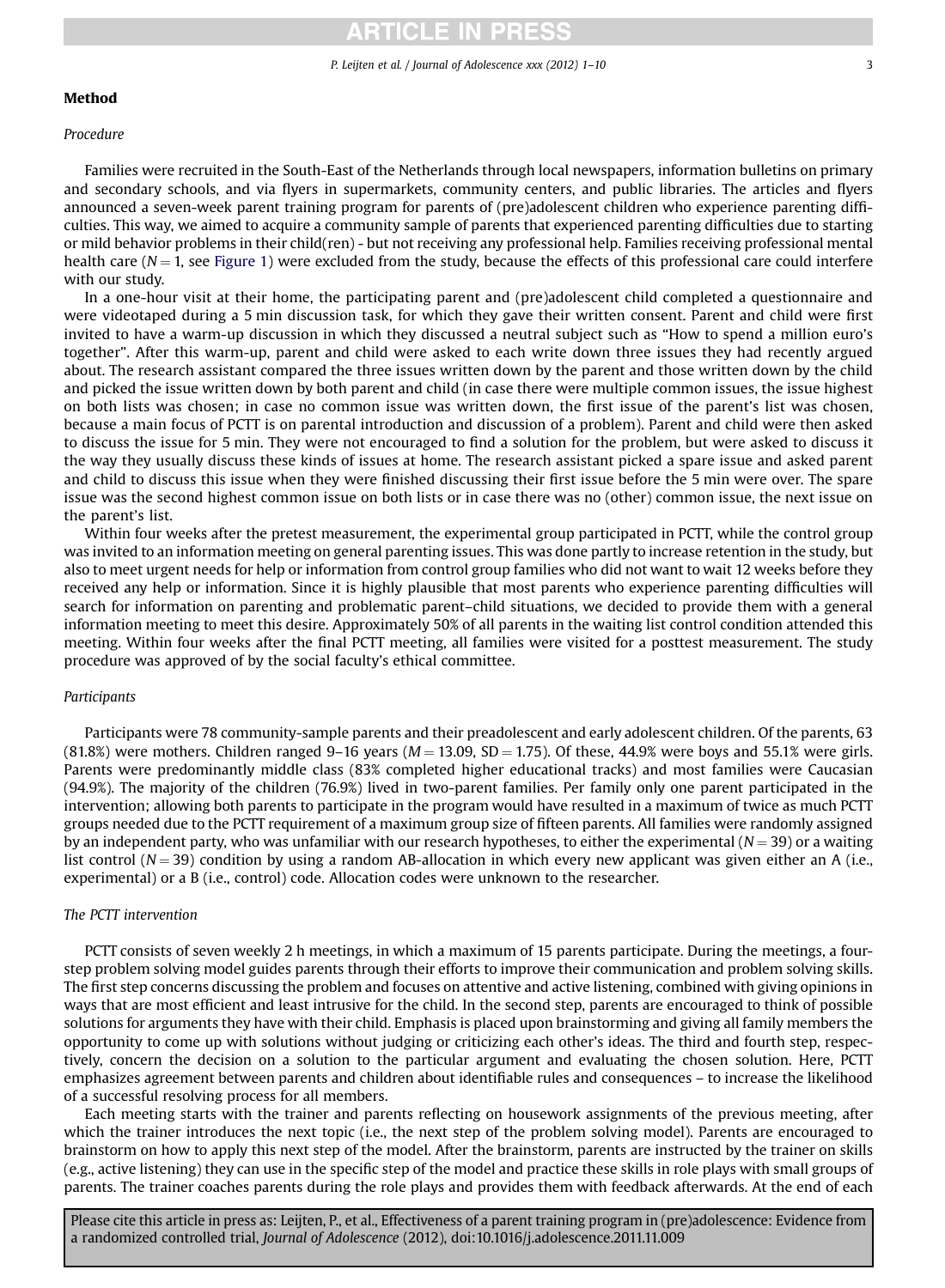# **RTICLE IN PRES**

4 P. Leijten et al. / Journal of Adolescence xxx (2012) 1–10

<span id="page-3-0"></span>

Fig. 1. Flow diagram of the progress through the phases of the randomized trial.

meeting, parents reflect on the meeting and the skills they learned and discuss on how to apply these skills in their home situation.

PCTT focuses on the changing parent–child relationship in (pre)adolescence where children strive for increasing autonomy. Instead of focusing on specific topics that may be very age dependent (e.g., substance use), the program aims at teaching parents effective communication skills to cope with the changing parent-child relationship. Parents can use these communication skills for discussing any topic with their children.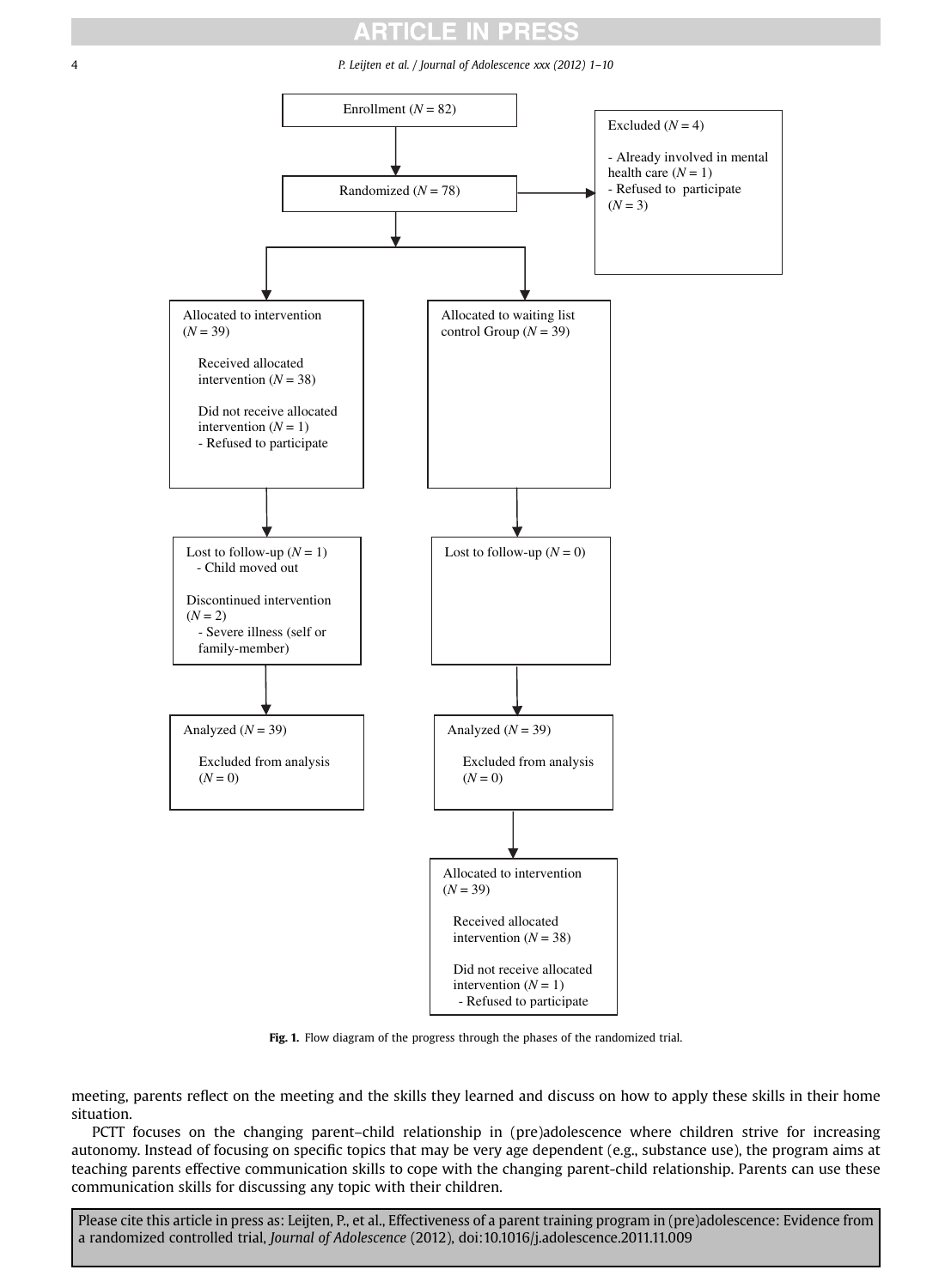# **TICLE IN PRE**

#### P. Leijten et al. / Journal of Adolescence xxx (2012) 1–10 5

Both trainers of the program (educational psychologists) were trained (2 hour sessions, once a week for 6 months) by one of the developers of the program. During all PCTT parenting groups, both trainers met weekly with each other and with the developer of the program. Together, they evaluated each session based on the program's standardized protocol. For all elements of each session, trainers and developer checked whether the element was addressed during the session. If a certain element was not addressed during the session (which occurred in 6% of all sessions), the element was integrated in the next session. The program's developer was present as an observer at 20% of all sessions and provided trainers with extensive feedback afterwards.

On average, parents attended 5.92 sessions (out of 7). If parents were absent during a meeting, they were phoned by the trainer and informed on the discussed topics and next week's homework assignments. Also, parents were encouraged to contact each other in case of a missed meeting to stay informed.

# Measures

# Child problem behavior

Children's problem behavior – both as perceived by the child and his or her parent – was assessed with the Dutch version of the Strengths and Difficulties Questionnaire (SDQ; [Goodman, 1997](#page-8-0); [Van Widenfelt, Goedhart, Treffers, & Goodman, 2003](#page-9-0)). The SDQ consists of 25 items divided over four problem scales (conduct problems, emotional problems, hyperactivity/inattention, & peer problems) and one prosocial scale with three answering categories ( $0 =$  not true,  $1 =$  true,  $2 =$  very true). Example items are "My child often fights with other children or bullies them" and "My child often loses temper". A total difficulties score was computed from the mean scores on all four problem scales. Prior research indicated good internal consistency and concurrent validity of the SDQ in children in the range of 9-15 years [\(Van Widenfelt et al., 2003](#page-9-0)). Alpha's were 0.79 (pretest) and 0.86 (posttest) for parent report and 0.73 (pretest) and 0.84 (posttest) for adolescent self-report.

### Dysfunctional disciplining behavior

The Parenting Scale (PS; Arnold, O'[Leary, Wolff, & Acker, 1993\)](#page-8-0) was used as a measure of dysfunctional disciplining behavior. The PS consists of 30 items using a 7-point scale response format with two opposite statements in which one reflects an effective strategy and the other an ineffective strategy (e.g., "When my child misbehaves. I keep my talks short and to the point vs. I give my child a long lecture" and "I threaten to do things that. I know I won't actually do vs. I know I will do"). The adolescent scoring structure of the PS was used, distinguishing two dysfunctional discipline styles for parents of adolescent children [\(Irvine, Biglan, Smolkowski, & Ary, 1999\)](#page-8-0): (1) Laxness, reflecting permissive discipline and (2) Overreactivity, reflecting authoritarian discipline with displays of anger, irritability and meanness. Mean scores for both the subscales as well as for the total dysfunctional parenting style scale were calculated. Parental self-report reliabilities ranged 0.69–0.85 (mean  $\alpha = 0.78$ ).

To be able to use multi-informant information on parental behavior in disciplining situations, we constructed an adjusted child version of the PS. We reformulated all items into the child's experience. For example: "When my child misbehaves. I raise my voice or yell vs. I speak to my child calmly" was changed into "Why I misbehave, my mother. raises her voice and yells vs. speaks to me calmly". This adjusted child version showed sufficient internal consistency with alpha's ranging 0.65– 0.84 (mean  $\alpha = 0.75$ ).

# Conflict behavior

Conflict behavior of parent and child were observed during a 5 min discussion task. The videotaped task was coded using a reworked version of the Interactional Dimensions Coding System ([Julien, Markman, & Van Widenfelt, 1986](#page-8-0)). A sub sample of five dimensions was selected that fitted the PCTT program objectives on communication skills, problem solving skills, and developing a positive parent-child relationship: (1) positive affect, which refers to the positivity of facial expressions, body positioning and emotional tone, (2) negative affect, which refers to the negativity of facial expressions, body positioning and emotional tone, (3) dominance, which reflects the actual achievement of control or influence over one's interaction partner, (4) problem solving skills, which reflects the ability to define a problem and work toward a mutually satisfactory solution, and (5) communication skills, which describes an individual's ability to convey thoughts and feelings in a clear, constructive manner. All five dimensions were separately coded on a five point Likert scale for the complete 5 min sequence, for both the parent's and the child's behavior. Twenty percent of the tapes was coded by all three observers with intraclass correlations ranging from 0.74 to 0.91 ( $M(r) = 0.85$ ).

### Analyses

A recent meta-analysis showed that parent training programs reach on average effect sizes of 0.60 ([McCart et al., 2006](#page-8-0)). Power analysis showed that with an alpha of 0.05 and a power of 0.80, we needed a sample of 72 participants to detect effect sizes of 0.60 and higher. With our sample of 78 participants, we were able to detect effect sizes of 0.57 and higher ([Faul,](#page-8-0) [Erdfelder, Lang, & Buchner, 2007](#page-8-0)).

We tested the main intervention effects of PCTT with repeated measures MANOVAs, in which we conducted Bonferroni corrections of alpha levels to account for Type 1 errors. We conducted two MANOVA: one for the effects on parental behavior (i.e., observational measures and PS), and one for the effects on children's behavior (i.e., observational measures and SDQ). All F-values for intervention outcomes reported in this paper reflect the condition (experimental or control) by time interaction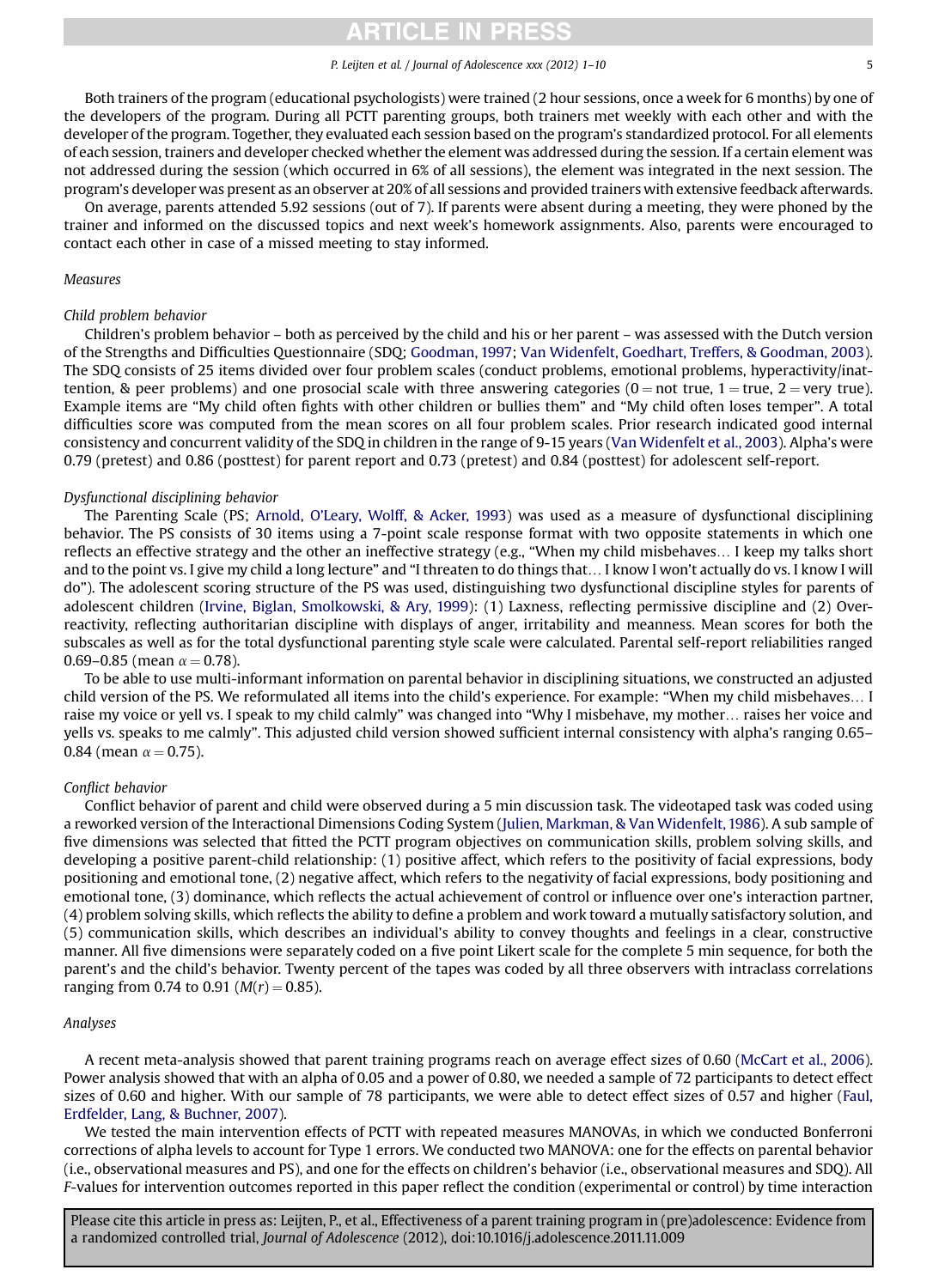# CI E IN PRE

#### 6 P. Leijten et al. / Journal of Adolescence xxx (2012) 1–10

effect. All analyses were conducted according to the intention to treat principle, with the last observation carried forward (LOCF) procedure used for missing posttest data. Simulation studies show that the LOCF procedure is more appropriate than other procedures in studies like ours with two waves of measurement and random drop-out (e.g., [Shao & Zhong, 2003](#page-9-0)).

To examine for whom PCTT works best, we examined several moderators based on our literature review of child and family characteristics that were likely associated with intervention outcome (e.g., educational level of parents, children's age). These moderator effects were tested using three-way interactions in our repeated measures MANOVA. F-values reported in the moderator analyses thus reflect the three-way interaction term composed by condition, time, and the relevant moderator variable.

# Results

# Retention and base rates

Retention rates for the experimental and control groups were measured at each phase during the study (see [Fig. 1](#page-3-0)). Four families dropped out after the pretest measurement, due to family illnesses or unwillingness to participate. T-tests were used to evaluate the equivalence of the groups. No differences were found between the experimental and control groups on descriptive characteristics or baseline measures (Table 1). Base rates of both parent and child reported dysfunctional disciplining behavior were in the clinical range [\(Arnold et al., 1993](#page-8-0)). Child problem behavior scores remained below clinical cut off scores [\(Goodman, 1997\)](#page-8-0). These base rates indicate that our sample consists of parents who experience serious difficulties parenting their (pre)adolescent children and who may feel the need of preventing their children from developing behavior problems. Parent and child reports of dysfunctional disciplining behavior and child problem behavior correlated moderately,  $r = 0.36$  and  $r = 0.37$  respectively, which is in accordance with other multi-informant parenting and SDQ studies (e.g., [Bögels](#page-8-0) [& Van Melick, 2004](#page-8-0); [Goodman, 2001\)](#page-8-0).

### Main effects of PCTT

Our primary outcome concerned the improvement of parenting behavior. The repeated measures MANOVA of parental behavior showed that as expected, mean scores of the intervention and control group changed differently over time  $(F(7,62) = 4.61, p < 0.01)$ . [Table 2](#page-6-0) show that participation in PCTT was associated with improved observed parental problem solving  $(F(1,70) = 12.87, p < 0.01)$  and communication skills  $(F(1,70) = 11.77, p < 0.01)$ . Parents who received PCTT also showed more signs of positive affect  $(F(1,70) = 8.18, p < 0.01)$  and less dominance towards their children  $(F(1,70) = 7.29, p < 0.05)$  than parents in the control condition. In addition to these observational results, the experimental group was characterized by a significant larger decrease in parented-reported dysfunctional disciplining behavior ( $F(1,70) = 5.25$ ,  $p < 0.05$ ). This effect

#### Table 1

Demographic and baseline sample characteristics.

|                                  |       | Experimental group $(N = 39)$ | Control group $(N = 39)$ |           |             |      |  |
|----------------------------------|-------|-------------------------------|--------------------------|-----------|-------------|------|--|
|                                  | M     | <b>SD</b>                     | $\boldsymbol{M}$         | <b>SD</b> | $t$ (df)    | p    |  |
| Demographics                     |       |                               |                          |           |             |      |  |
| Age parent                       | 44.91 | 4.44                          | 46.23                    | 4.45      | $-1.31(76)$ | 0.19 |  |
| Age child                        | 13.05 | 1.83                          | 13.12                    | 1.74      | $-0.16(76)$ | 0.87 |  |
| Educational level parent         | 4.31  | 1.32                          | 4.38                     | 1.18      | $-0.27(76)$ | 0.79 |  |
| Gender parent (% male)           | 17.8  |                               | 20.5                     |           | 0.28(76)    | 0.77 |  |
| Gender child (% male)            | 41.0  |                               | 48.7                     |           | 0.68(76)    | 0.50 |  |
| Parental behavior                |       |                               |                          |           |             |      |  |
| Positive affect                  | 3.31  | 0.66                          | 3.39                     | 0.68      | $-0.57(76)$ | 0.57 |  |
| Negative affect                  | 1.62  | 0.75                          | 1.61                     | 0.79      | 0.06(76)    | 0.95 |  |
| Dominance                        | 2.69  | 0.80                          | 2.61                     | 0.76      | 0.49(76)    | 0.63 |  |
| Problem solving skills           | 2.67  | 0.93                          | 2.55                     | 0.89      | 0.55(76)    | 0.58 |  |
| Communication skills             | 3.28  | 0.65                          | 3.32                     | 0.57      | $-0.24(76)$ | 0.81 |  |
| Dysfunctional parenting (PS; PR) | 3.37  | 0.55                          | 3.28                     | 0.58      | 0.75(76)    | 0.46 |  |
| Dysfunctional parenting (PS; CR) | 3.58  | 0.48                          | 3.70                     | 0.51      | $-1.05(76)$ | 0.30 |  |
| Child behavior                   |       |                               |                          |           |             |      |  |
| Positive affect                  | 2.54  | 0.82                          | 2.58                     | 0.83      | $-0.22(76)$ | 0.83 |  |
| Negative affect                  | 2.28  | 0.79                          | 2.47                     | 1.17      | $-0.78(76)$ | 0.44 |  |
| Dominance                        | 1.87  | 0.89                          | 2.18                     | 1.06      | $-1.40(76)$ | 0.17 |  |
| Problem solving skills           | 1.92  | 0.87                          | 1.82                     | 0.78      | 0.29(76)    | 0.77 |  |
| Communication skills             | 2.15  | 0.67                          | 2.34                     | 0.63      | $-1.27(76)$ | 0.21 |  |
| Problem behavior (SDQ; PR)       | 0.50  | 0.23                          | 0.51                     | 0.25      | $-0.12(76)$ | 0.91 |  |
| Problem behavior (SDQ; CR)       | 0.49  | 0.30                          | 0.50                     | 0.28      | $-0.25(76)$ | 0.80 |  |

Note. Educational level ranged 1-6 with 1 = Primary school, 2 = Secondary school: vocational track education, 3 = Secondary school: pre-university, 4 = Intermediate vocational education, 5 = Higher vocational education, 6 = University; PS = Parenting Scale; PR = Parent report; CR = Child report;  $SDQ =$  Strengths and Difficulties Questionnaire.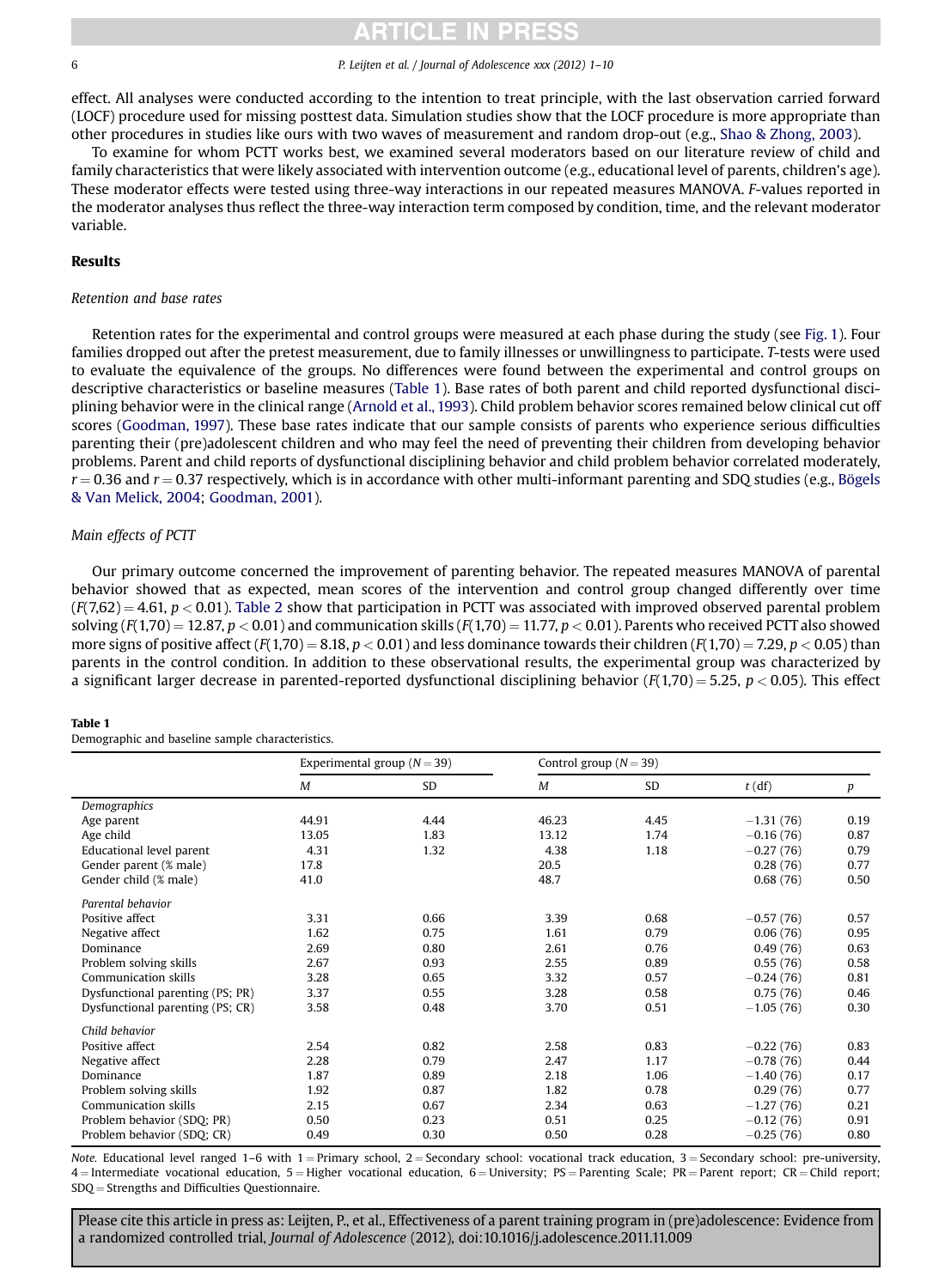### P. Leijten et al. / Journal of Adolescence xxx (2012) 1–10 7

#### <span id="page-6-0"></span>Table 2 Effects of PCTT of parent's behavior.

|                          | Experimental group $(N = 39)$ |           |          |           | Control group $(N = 39)$ |           |          |           |           |
|--------------------------|-------------------------------|-----------|----------|-----------|--------------------------|-----------|----------|-----------|-----------|
|                          | Pretest                       |           | Posttest |           | Pretest                  |           | Posttest |           |           |
|                          | M                             | <b>SD</b> | M        | <b>SD</b> | M                        | <b>SD</b> | M        | <b>SD</b> | Cohen's d |
| <b>Observation</b>       |                               |           |          |           |                          |           |          |           |           |
| Positive affect          | 3.31                          | 0.66      | 3.71     | 0.68      | 3.39                     | 0.68      | 3.26     | 0.75      | 0.77      |
| Negative affect          | 1.62                          | 0.75      | 1.15     | 0.44      | 1.61                     | 0.79      | 1.41     | 0.82      | 0.39      |
| Dominance                | 2.69                          | 0.80      | 1.88     | 0.59      | 2.61                     | 0.76      | 2.46     | 0.79      | 0.90      |
| Problem solving skills   | 2.67                          | 0.93      | 3.44     | 0.86      | 2.55                     | 0.89      | 2.38     | 0.78      | 1.09      |
| Communication skills     | 3.28                          | 0.65      | 4.03     | 0.72      | 3.32                     | 0.57      | 3.41     | 0.75      | 0.98      |
| Questionnaire            |                               |           |          |           |                          |           |          |           |           |
| Total score (PS-PR)      | 3.37                          | 0.55      | 3.02     | 0.49      | 3.28                     | 0.58      | 3.14     | 0.65      | 0.37      |
| Laxness (PS-PR)          | 2.88                          | 0.83      | 2.63     | 0.58      | 2.70                     | 0.72      | 2.73     | 0.82      | 0.38      |
| Overreactiveness (PS-PR) | 3.99                          | 0.92      | 3.28     | 0.85      | 3.80                     | 1.02      | 3.69     | 0.91      | 0.65      |
| Total score (PS-CR)      | 3.58                          | 0.48      | 3.55     | 0.58      | 3.70                     | 0.51      | 3.77     | 0.63      | 0.09      |
| Laxness (PS-CR)          | 3.08                          | 0.80      | 3.29     | 1.02      | 3.33                     | 0.89      | 3.50     | 0.99      | 0.04      |
| Overreactiveness (PS-CR) | 3.83                          | 0.96      | 3.64     | 1.03      | 3.93                     | 1.16      | 4.05     | 1.19      | 0.29      |

Note.  $PS =$  Parenting Scale; PR = Parent report;  $CR =$  Child report.

was reflected in both subscales of the Parenting Scale, which implies that both parental laxness ( $F(1,70) = 5.18$ ,  $p < 0.05$ ) and overreactiveness ( $F(1,70) = 12.07$ ,  $p < 0.01$ ) decreased after participation in PCTT. Mean scores of parents in the experimental group were no longer in the clinical range on both subscales as well as the total scale ([Arnold et al., 1993](#page-8-0)). No effect was found on children's report of parental disciplining behavior.

Our secondary outcome measure concerned children's problem behavior. The repeated measures MANOVA with all outcomes on children's problem behavior showed that children in the intervention and control group did not change differently over time  $(F(7,62) = 1.27, n.s.,$  see Table 3). Also on the subscales of problem behavior, we found no significant changes in children in the intervention group compared to children in the control group.

# Moderation of PCTT effects

An effect of parental educational level was found on the relation between PCTT and parental communication skills  $(F(1,62) = 2.84, p < 0.05)$ , such thatparents with higher educational levels improved more. For children's age, we differentiated three developmental stages: preadolescence (9–11), early adolescence (12–13) and middle adolescence (14–16). Parents of children in the age of 14–16 showed the largest decrease in dominance  $(F(1,65) = 3.42, p < 0.05)$ . Mixed effects were found for children's gender. Whereas parents participating for their daughters showed larger improvement in their problem solving skills ( $F(1,68) = 4.29$ ,  $p < .0.05$ ), they showed less improvement in their communication skills than parents participating for their sons ( $F(1,68) = 4.81$ ,  $p < 0.05$ ). This means that children's gender did not affect the behavior of children themselves, but their parents' behavior. More specific, parents of girls especially improved their problem solving skills, whereas parents of boys especially improved their communication skills.

# Discussion

The present study examined the effectiveness of PCTT in a randomized controlled trial. In contrast to most other parent training programs, PCTT emphasizes mutuality in parent-child conflict negotiations in (pre)adolescence. Analyses of

# Table 3

Effects of PCTT on children's behavior.

|                            | Experimental group ( $N = 39$ ) |           |          | Control group $(N = 39)$ |         |           |          |           |           |
|----------------------------|---------------------------------|-----------|----------|--------------------------|---------|-----------|----------|-----------|-----------|
|                            | Pretest                         |           | Posttest |                          | Pretest |           | Posttest |           |           |
|                            | M                               | <b>SD</b> | M        | <b>SD</b>                | M       | <b>SD</b> | M        | <b>SD</b> | Cohen's d |
| <i><b>Observation</b></i>  |                                 |           |          |                          |         |           |          |           |           |
| Positive affect            | 2.54                            | 0.82      | 2.56     | 0.89                     | 2.58    | 0.83      | 2.37     | 0.84      | 0.27      |
| Negative affect            | 2.28                            | 1.17      | 2.06     | 1.01                     | 2.47    | 0.98      | 2.56     | 1.17      | 0.29      |
| Dominance                  | 1.87                            | 0.89      | 1.68     | 1.07                     | 2.18    | 1.06      | 2.08     | 1.19      | 0.09      |
| Problem solving skills     | 1.92                            | 0.87      | 2.47     | 0.96                     | 1.87    | 0.78      | 1.95     | 0.86      | 0.54      |
| Communication skills       | 2.15                            | 0.67      | 2.32     | 0.73                     | 2.34    | 0.63      | 2.26     | 0.64      | 0.37      |
| Ouestionnaire              |                                 |           |          |                          |         |           |          |           |           |
| Problem behavior (SDQ; CR) | 0.50                            | 0.23      | 0.55     | 0.29                     | 0.51    | 0.25      | 0.53     | 0.30      | 0.11      |
| Problem behavior (SDQ; PR) | 0.49                            | 0.30      | 0.43     | 0.27                     | 0.50    | 0.28      | 0.48     | 0.30      | 0.14      |

Note.  $SDQ =$  Strengths and Difficulties Questionnaire;  $CR =$  Child report; PR = Parent report.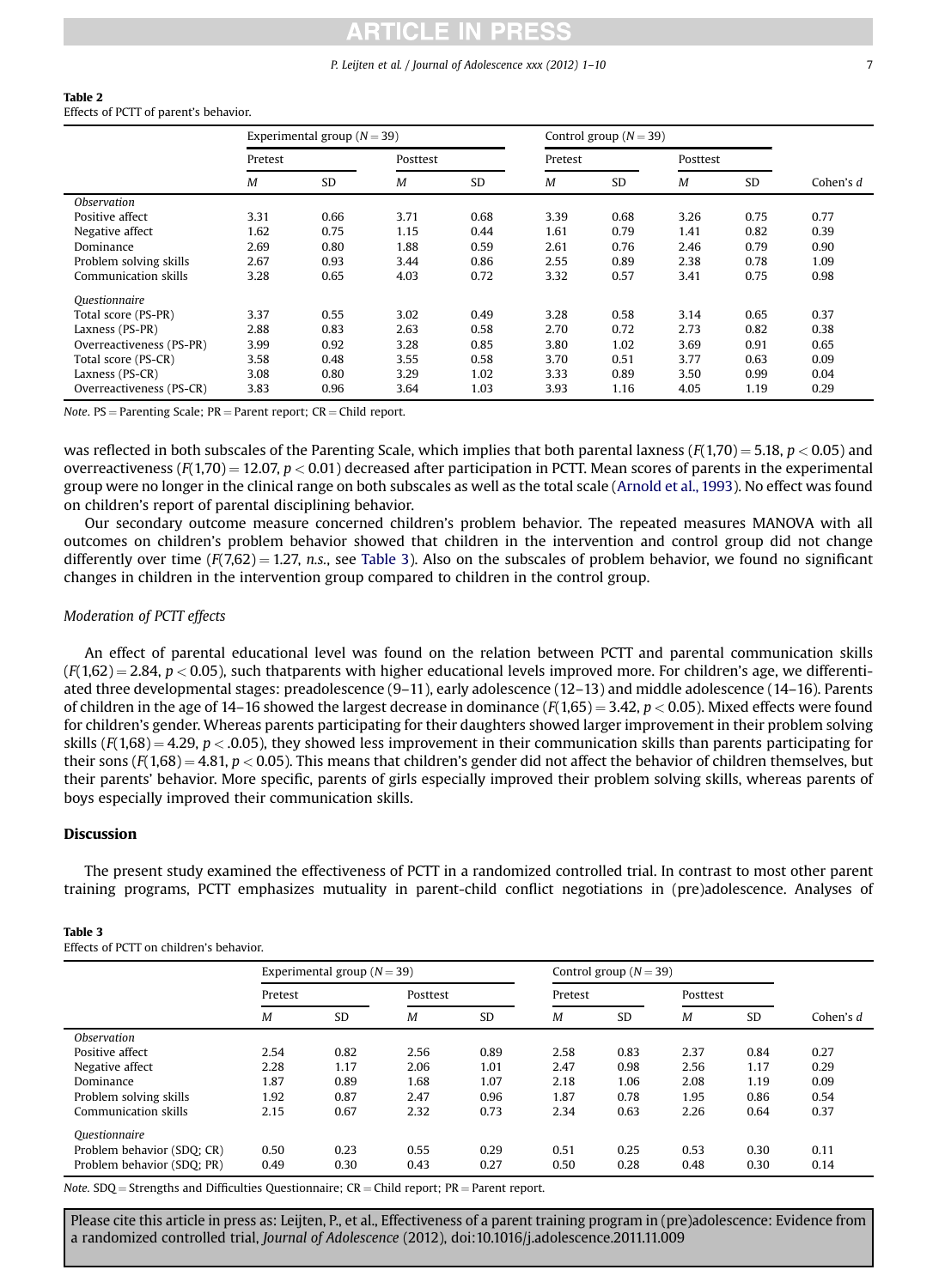# **RTICLE IN PRES**

### 8 P. Leijten et al. / Journal of Adolescence xxx (2012) 1–10

observational material showed that PCTT led to significantly improved parental communication and problem solving skills in conflict situations. Parents in the experimental condition also increased their display of positive affect and were less dominant towards their children. While most previous studies concerned the effectiveness of parent training programs focusing on adequate disciplining strategies, our results show that PCTT proves useful when aimed at improving parental communication and problem solving skills in conflict situations with (pre)adolescent children.

In addition to the observational results, we found that PCTT significantly reduced self-reported overreactiveness and laxness in parents. This finding is in accordance with other findings of decreased overreactiveness and laxness as an effect of parent training (e.g., [Sanders, Markie-Dadds, Tully, & Bor, 2000\)](#page-9-0). For the experimental group, scores of overreactiveness and laxness decreased below clinical norm scores, while scores of the control group stayed above clinical norms. Thus, after parents participated in the PCTT intervention, parental disciplining behavior was no longer dysfunctional or typical for families with child behavior problems [\(Arnold et al., 1993\)](#page-8-0). Caution is warranted in drawing this conclusion as these norm scores were determined in the USA and have not yet been validated in the Netherlands. Reliable and clinical significance analysis (cf. [Jacobson & Truax, 1991](#page-8-0)) revealed that 40% of the parents in the intervention condition showed reliable and clinically significant improvement.

No effects were found on children's report of parental overreactiveness and laxness. This implies that while parents experience a difference in the way they act in conflict situations towards their children, children do not report this same difference. This discrepancy between child and parent report of parenting is not uncommon (e.g., [Taber, 2010](#page-9-0)) and may be explained by the urge parents may feel to see improvement, after significant investment of their time and energy in the intervention. Children, in contrast, may not feel this same urge as they did not participate themselves. Another explanation is that it takes more time before children notice changes in parental behavior; changes that we were not able to detect with short-term measurement only.

On children's behavior, we did not find significant effects of the PCTT intervention. No effect of PCTT was found on either observation data or questionnaire-based problem behavior. Explanations for the absence of this effect may be the lower base rates of child problem behavior in our sample (i.e., scores were below clinical norms at the start of the intervention) or that we focused exclusively on short-term effects of PCTT. The absence of short-term effects on child behavior is not uncommon (e.g., [Niccols, 2009\)](#page-8-0). More time may be needed for effects of PCTT to generalize to children's problem behavior.

We aimed to indicate which specific groups of parents in the experimental group benefited most from the intervention. Our final evaluation of PCTT therefore concerned the influence of family and child characteristics. First, larger effects were found for families with higher educational levels, which is in accordance with previous studies (e.g., [Lundahl et al., 2006\)](#page-8-0). One explanation for this effect may be that the organizational setting of group interventions like PCTT (e.g., sharing experiences with other parents and practicing skills in role plays) matches the needs and abilities of higher educated families better than those of families with lower educational levels. Another explanation may be found in the family stress model, which states that families with lower SES have less potential for change, due to financial, psychological, or social stressor accompanying their lower socioeconomic status ([Conger et al., 1992](#page-8-0), [2002\)](#page-8-0). Second, effects of PCTT were largest for older children, age 14–16, which is inconsistent with most previous findings that interventions are more effective for younger children (e.g., [Gardner](#page-8-0) [et al., 2010](#page-8-0)). That PCTT is especially effective for older children may be explained by the relatively high levels of parentchild conflict in middle adolescence as compared to earlier developmental periods [\(Laursen et al., 1998](#page-8-0)). Finally, mixed results were found for the effect of children's gender, with parents of girls showing stronger improvements of their problem solving skills and parents of boys showing stronger improvements of their communication skills. These findings are in accordance with earlier findings that parent training programs are most effective when they target the family's deficits (e.g., [Hautmann et al., 2010\)](#page-8-0).

# Strengths and limitations

The present study is one of the first outside the USA to test the effectiveness of parent training focusing on (pre) adolescents by using an RCT design. Other strengths of the present study are its multi-informant, multi-method design, and the integrated focus of the PCTT intervention on parents' disciplinary, and communication and problem solving techniques. In addition, although we cannot directly generalize our findings to the population at large, we were able to enroll a characteristic group of families in our current intervention (i.e., a group of parents that would be expected to make use of this specific service). Specifically, enrolled families had children who had not yet developed clinical-level problem behavior, but parents who already reported clinically dysfunctional parenting behaviors.

Several limitations, however, should be noted. First, the sample size was limited. Even though the present study had enough statistical power to detect moderate and strong intervention effects, a larger sample size would have increased possibilities to further differentiate between the effects of PCTT for different types of families, such as families with various ethnic backgrounds or different types of child problem behavior. A second limitation is the absence of double blind conditions in the study. Parents and researchers were – at least part of the time – aware of the experimental condition the parents were in. Parents in the experimental group, for example, knew they participated in a study on the effectiveness of the intervention they received, and for the research assistants visiting the parents for posttest assessment, conversations about the intervention program or the information meeting parents had attended were inevitable. Because conditions were not blind, no test for blinding was conducted.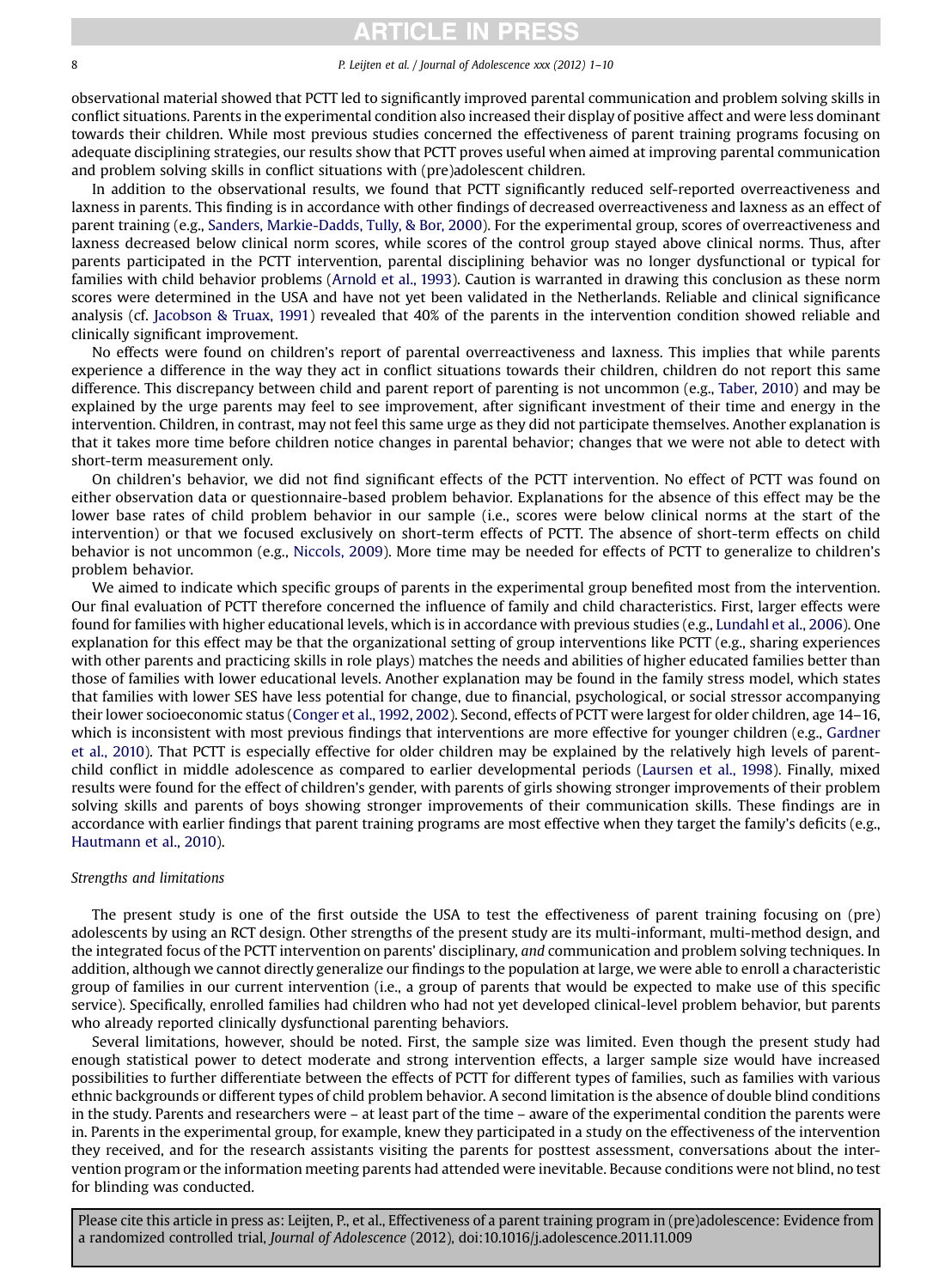# **RTICLE IN PRESS**

#### P. Leijten et al. / Journal of Adolescence xxx (2012) 1–10 9

<span id="page-8-0"></span>Notably, only short-term effects were measured in the present study. In the future, conducting follow-up assessments will shed light on the stability of the effects, and will allow us to examine to what extent PCTT effects generalize to child problem behavior over time. However, before being able to develop any hypotheses concerning follow-up effects it was imperative that we first examined possible direct intervention effects (cf. Edwards, Céilleachair, Bywater, Hughes, & Hutchings, 2007; [Scott et al., 2010](#page-9-0)). The results indicated that directly at pretest, only significant effects on parents' behavior were present. However, although not significant, we did observe several trend-effects for PCTT in observed child communication skills  $(p = 0.05)$  and problem solving skills ( $p = 0.06$ ). One should be careful in interpreting these outcomes, but given the fact that sleeper effects are not uncommon with regard to child behavior outcomes in parent-management trainings (e.g., Niccols, 2008; 2009) one might expect to find more pronounced positive effects on children's behaviors at a follow-up.

#### Implications for research and practice

Future research that incorporates follow-up measurements of PCTT effects is needed to add to the short-term effects we found in this study. This is particularly important given the fact that some of the PCTT effects may need more time to become manifest. Specifically, although changes in parental communication, problem solving, and disciplining skills may immediately be altered as a consequence of taking part in a parent training, it may take some time before children adjust their habitual patterns of behavior to an altered family state.

Nowadays, increasing emphasis is being placed on the use of evidence based programs in child and family care. The present study showed that the PCTT intervention is an effective means to improve parents' communication and problem solving skills, and to reduce dysfunctional parenting behavior in a subclinical community population. Although a thorough analysis of follow-up effects would be needed to examine long-term effects, the present findings do indicate that PCTT is promising for families with (pre)adolescent children who have starting or mild behavior problems.

### References

- Alexander, J., & Parsons, B. (1973). Short-term behavioral intervention with delinquent families: impact on family process and recidivism. Journal of Abnormal Psychology, 81, 219–225.
- Arnold, D. S., O'Leary, S. G., Wolff, L. S., & Acker, M. M. (1993). The parenting scale: a measure of dysfunctional parenting in discipline situations. Psychological Assessment, 5, 137–144.
- Bögels, S. M., & Van Melick, M. (2004). The relationship between child-report, parent self- report, and partner report of perceived parental rearing behaviors and anxiety in children and parents. Personality and Individual Differences, 37, 1583–1596.

Conger, R. D., Conger, K. J., Elder, G. H., Jr., Lorenzo, F. O., Simons, R. L., & Whitbeck, L. B. (1992). A family process model of economic hardship and adjustment of early adolescent boys. Child Development, 63, 526–541.

Conger, R. D., Wallace, L. E., Sun, Y., Simons, R. L., McLoyd, V. C., & Brody, G. H. (2002). Economic pressure in African American families: a replication and extension of the Family Stress Model. Developmental Psychology, 38, 179–193.

Dretzke, J., Frew, E., Davenport, C., Barlow, J., Stewart-Brown, S., Sandercock, J., et al. (2005). The effectiveness and cost-effectiveness of parent training/ education programs for the treatment of conduct disorder, including oppositional defiant disorder, in children. Health Technology Assessment, 9, 1–233. Edwards, R. T., Céilleachair, A., Bywater, T., Hughes, D. A., & Hutchings, J. (2007). Parenting programme for parents of children at risk of developing conduct

disorder: cost effectiveness analysis. British Medical Journal, 334, 682–685. Faul, F., Erdfelder, E., Lang, A.-G., & Buchner, A. (2007). G\*Power 3: a flexible statistical power analysis program for the social, behavioral, and biomedical sciences. Behavior Research Methods, 39, 175–191.

Fivush, R., Brotman, M. A., Buckner, J. P., & Goodman, S. H. (2004). Gender differences in parent-child emotion narratives. Sex Roles, 42, 233–253.

Forgatch, M. S., & DeGarmo, D. S. (1999). Parenting through change: an effective prevention program for single mothers. Journal of Consulting and Clinical Psychology, 67, 711–724.

Gardner, F., Hutchings, J., Bywater, T., & Whitaker, C. (2010). Who benefits and how does it work? Moderators and mediators of outcome in an effectiveness trial of a parenting intervention. Journal of Clinical Child & Adolescent Psychology, 39, 568-580.

Goodman, R. (1997). The strengths and difficulties questionnaire: a research note. Journal of Child Psychology and Psychiatry and Allied Disciplines, 38, 581– 586.

Goodman, R. (2001). Psychometric properties of the strengths and difficulties questionnaire (SDQ). Journal of the AmericanAcademy of Child and Adolescent Psychiatry, 40, 1337–1345.

Gordon, T. (1980). Parent effectiveness training: a preventive program and its effects on families. In M. J. Field (Ed.), Handbook on parent education (pp. 101– 121). New York: Academic Press.

Hautmann, C., Eichelberger, I., Hanisch, C., Plück, J., Walter, D., & Döpfner, M. (2010). The severely impaired do profit most: short-term and long-term predictors of therapeutic change for a parent management training under routine care conditions for children with externalizing problem behavior. European Child & Adolescent Psychiatry, 19, 419–430.

Irvine, A. B., Biglan, A., Smolkowski, K., & Ary, D. V. (1999). The value of the parenting scale for measuring the discipline practices of parents of middle school children. Behaviour Research and Therapy, 37, 127–142.

Jacobson, N. S., & Truax, P. (1991). Clinical significance: a statistical approach to defining meaningful change in psychotherapy research. Journal of Consulting and Clinical Psychology, 59, 12–19.

Julien, D., Markman, H., & Van Widenfelt, B. (1986). Interactional dimensions coding system manual. University of Denver.

Laursen, B., Coy, K. C., & Collins, W. A. (1998). Reconsidering changes in parent-child conflict across adolescence: a meta-analyses. Child Development, 69, 817–832.

Loeber, R., & Hay, D. (1997). Key issues in the development of aggression and violence from childhood to early adulthood. Annual Review of Psychology, 48, 371–410.

Lundahl, B., Risser, H. J., & Lovejoy, M. C. (2006). A meta-analysis of parent training: moderators and follow-up effects. Clinical Psychology Review, 26, 86–104. McCart, M. R., Priester, P. E., Davies, W. H., & Azen, R. (2006). Differential effectiveness of behavior parent-training and cognitive behavioral therapy for antisocial youth: a meta-analysis. Journal of Abnormal Child Psychology, 34, 527–541.

Moffitt, T. E. (1993). Life-course-persistent and adolescence-limited antisocial behavior: a developmental taxonomy. Psychological Review, 100, 674–701. Niccols, A. (2008). 'Right from the start': randomized trial comparing an attachment group intervention to supportive home visiting. Journal of Child

Psychology and Psychiatry, 49, 754–764. Niccols, A. (2009). Immediate and short-term outcomes of the 'COPEing with toddler behaviour' parent group. Journal of Child Psychology and Psychiatry, 50, 617–626.